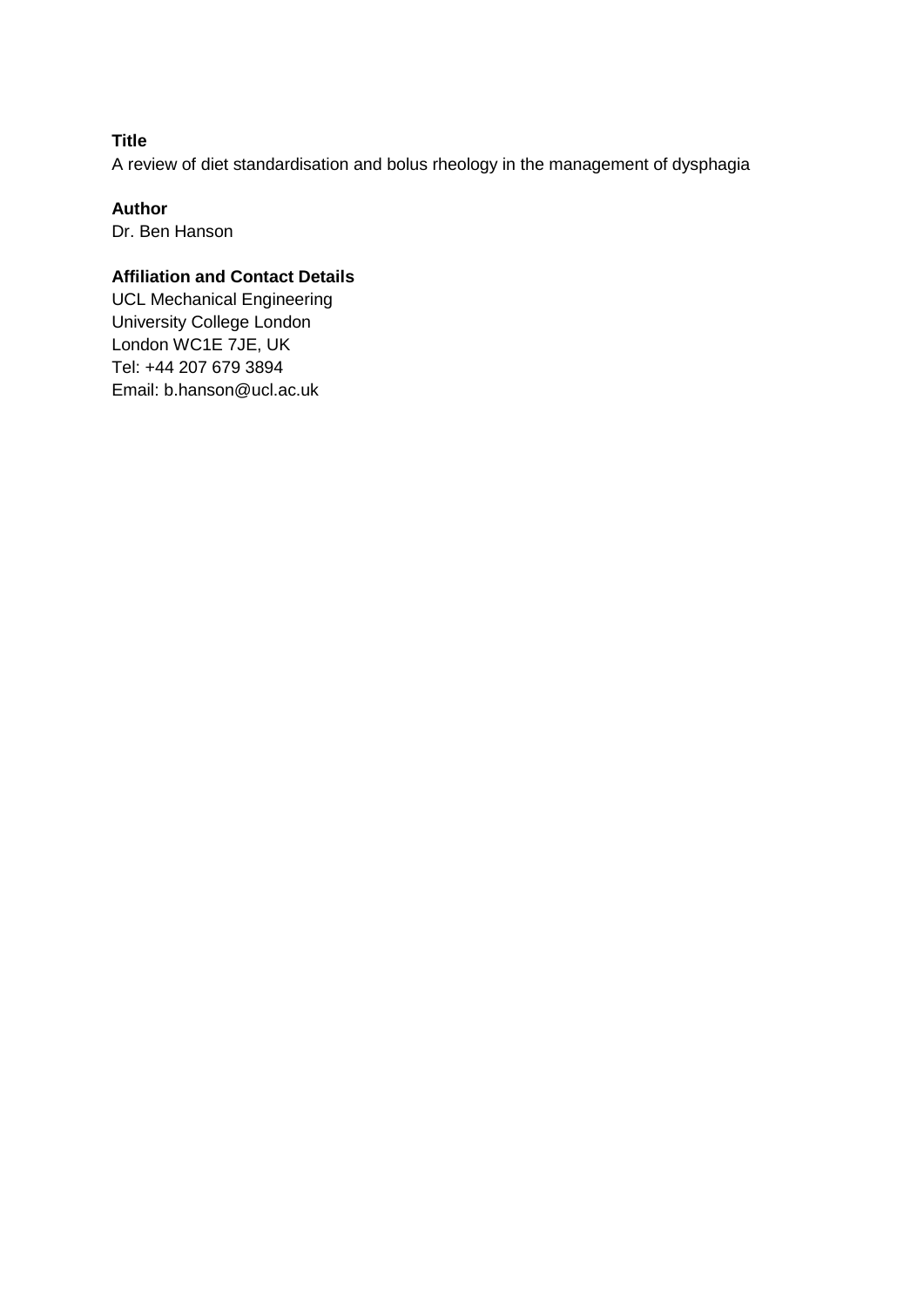# **Abstract**

**Purpose:** Texture modification is a widespread practice as a strategy for the management of dysphagia and can be very effective in individual cases. However, it is often performed in a qualitative, subjective manner and practices vary internationally according to multiple sets of national guidelines. This paper aims to identify best practice by reviewing the theory and practice of texture modification, focussing on recent advances.

### **Recent findings:**

Instrumental assessment of texture modification in-vivo is challenging, but studies including rheology and perception have indicated that fluid viscosity is only one of many factors affecting texture modification in practice. Systematic reviews have identified a historical lack of high-quality clinical evidence, but recent controlled studies are beginning to identify positive and negative aspects of thickened fluids. Research and practice to date have been limited by the lack of control and standardisation of foods and drinks. However in 2015 a notfor-profit organisation, the International Dysphagia Diet Standardisation Initiative, has published a framework for texture modification from thin liquids to solid foods based on all the existing documentation and guidance, and the –limited– available clinical evidence.

#### **Summary:**

Rheology exists in the lab, however normal practice is often subjective or lacking control and standardisation. In the near future, cohesion of practice and the availability of practical standardisation tools may increase awareness and use of rheology.

#### **Keywords**

Dysphagia, Swallowing, Rheology, Viscosity, Texture modification

#### **Key points**

• The relationships between rheology and swallowing are beginning to be characterised using oral pressure sensing and videofluoroscopy, together with careful control of bolus rheology.

It is becoming clearer that viscosity alone is not sufficient to categorise texture modification.

Literature to date shows a trend for reduced aspiration with increased thickness of liquids, and increased residue with some thicker consistencies, however evidence is scarce.

• An inconsistent approach to definition of texture modification techniques has been limiting the collation of a coherent evidence base.

• A new international standard (IDDSI) has been created, drawing on available evidence and including practical objective measures.

### **1. Introduction**

This paper reviews advances in the multidisciplinary challenge of managing oropharyngeal dysphagia (OD) through texture modification (TM) of the diet, e.g. thickened drinks and pureed foods. The review complements a recent review in this journal [1] on diagnosis and treatment techniques and covers the previous 18 months, including earlier work which still represents state-of-the-art. Texture modification has lacked a comprehensive base of clinical evidence, however that evidence is now emerging through recent systematic reviews and new research. Lab-based rheology studies have continued to better-characterise fluids for diagnosis and management, and tools are being developed to apply this science in practical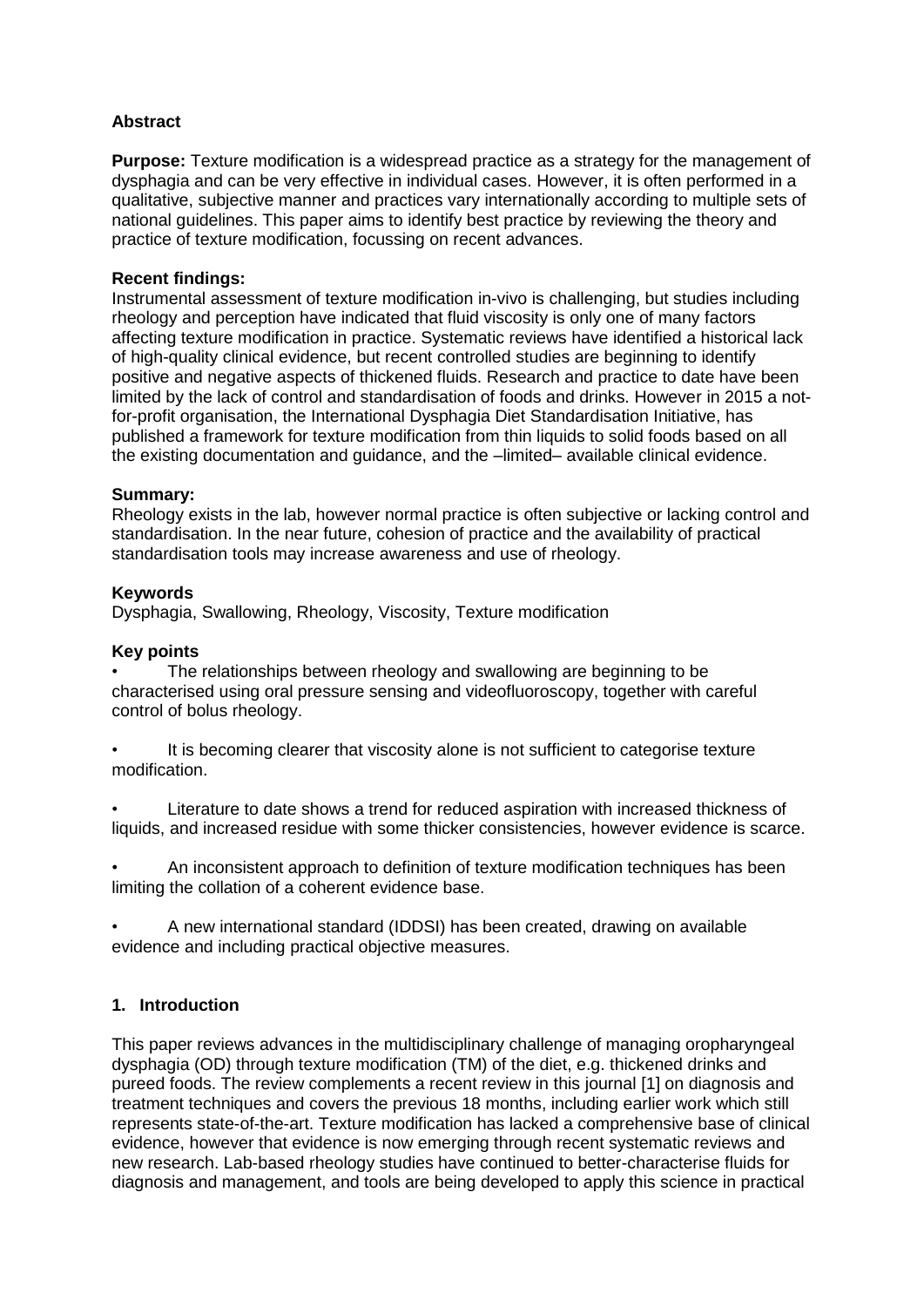settings. Standardisation has been inconsistent to date but during 2015 the International Dysphagia Diet Standardisation Initiative launched a new framework, based on systematic reviews of practice and of the available multidisciplinary research. This framework proposes objective measures of consistency and has the potential to unify practice in the coming years.

# **2. Research in Swallowing and Rheology**

The formation of a bolus and its subsequent manipulation and deglutition are interactive processes: the bolus deforms and moves in response to the forces acting on it provided by gravity and muscular contractions [2]. Texture modification aims to control this relationship, often aiming to make liquids flow more slowly, foods flow more easily, or heighten the perception of the bolus. Recent work has helped characterise some of the basic psychophysics: Instrumental investigations of swallows using xanthan gum showed that tongue-palate propulsion pressure increased to adapt to thicker liquids, but the increases were relatively small in magnitude [3\*]. Videofluoroscopic measures (scaled to account for variations in the individuals' anatomy) showed an increase in the magnitude and velocity of the hyoid motion with increased thickness [4] and EMG measures of hyolaryngeal muscle activity [5] showed increased peak amplitude of sEMG measures. Bolus viscosity was also found to have a measurable effect on EEG measures of brain activity [6]. These results demonstrate that increased thickness of a bolus requires larger effort from swallowing muscles but that for healthy individuals, for mid-thickness gum-thickened liquids, the effort is well below physiological limits. These results may be attributable to the non-Newtonian shear-thinning response of most TM fluids: under gentle pressure (e.g. gravity) they will flow slowly however under increased pressure (e.g. tongue-palate peristalsis) the flow speed increases disproportionately, achieving fast flow rates without excessive pressure. These attributes are thought to make shear-thinning products well-suited to dysphagia management: Rosenthal & Chen's new book [7\*\*] describes this applied rheology and important practical considerations.

Although apparent viscosity has been used as a quantifier in research and in standardisation (in USA [8] and Australia [9]), it is becoming clearer that viscosity alone is not sufficient to categorise the flow and perception of TM products. Vickers et al. [10\*] showed that materials having equal apparent viscosity (measured at 30 /s) had significantly different perceived thickness. Materials with more-pronounced shear-thinning were perceived as being less thick, more slippery, less sticky, requiring fewer repeat swallows to clear and leaving less mouth-coating  $(R^2 = 0.97)$  with objective measure of mouth-coat). Different beveragethickener combinations can exhibit large differences in shear-thinning behaviour resulting from the interaction of starch, gums and juice particulates; this could confuse patients [11\*]. It is interesting that materials may be perceived differently despite absence of significant differences in in-mouth pressure-bulb measurements [10\*],[12]: this may reflect the tongue being more sensitive than the pressure-bulb, or, that the pressures required to propel these (relatively low-viscosity and low-mass) liquid boluses are quite small compared to the baseline pressure involved in accelerating the tongue itself and creating a lingual-palatal seal.

Measuring bolus motion in-vivo is extremely challenging (reviewed by Steele[13], Figure 1). Zhu et al. [14] attempted to determine characteristic shear rates for a range of fluids and estimated 120 /s and 990 /s in the mesopharynx and hypopharynx respectively. However these estimates are based on 2D videofluoroscopic images which quantify gross motion, not the flow within the bolus so it is not known whether the flow is turbulent (likely for lower viscosities) or "plug flow" - sliding as a coherent whole. Flow can be visualised in a lab using Doppler ultrasound [15]. Cohesiveness and surface tension for some materials can be derived from "capillary breakup elongational rheometry (CaBER)" – stretching a sample between two plates [16], [17]. Tribology (the interaction between surfaces with a lubricating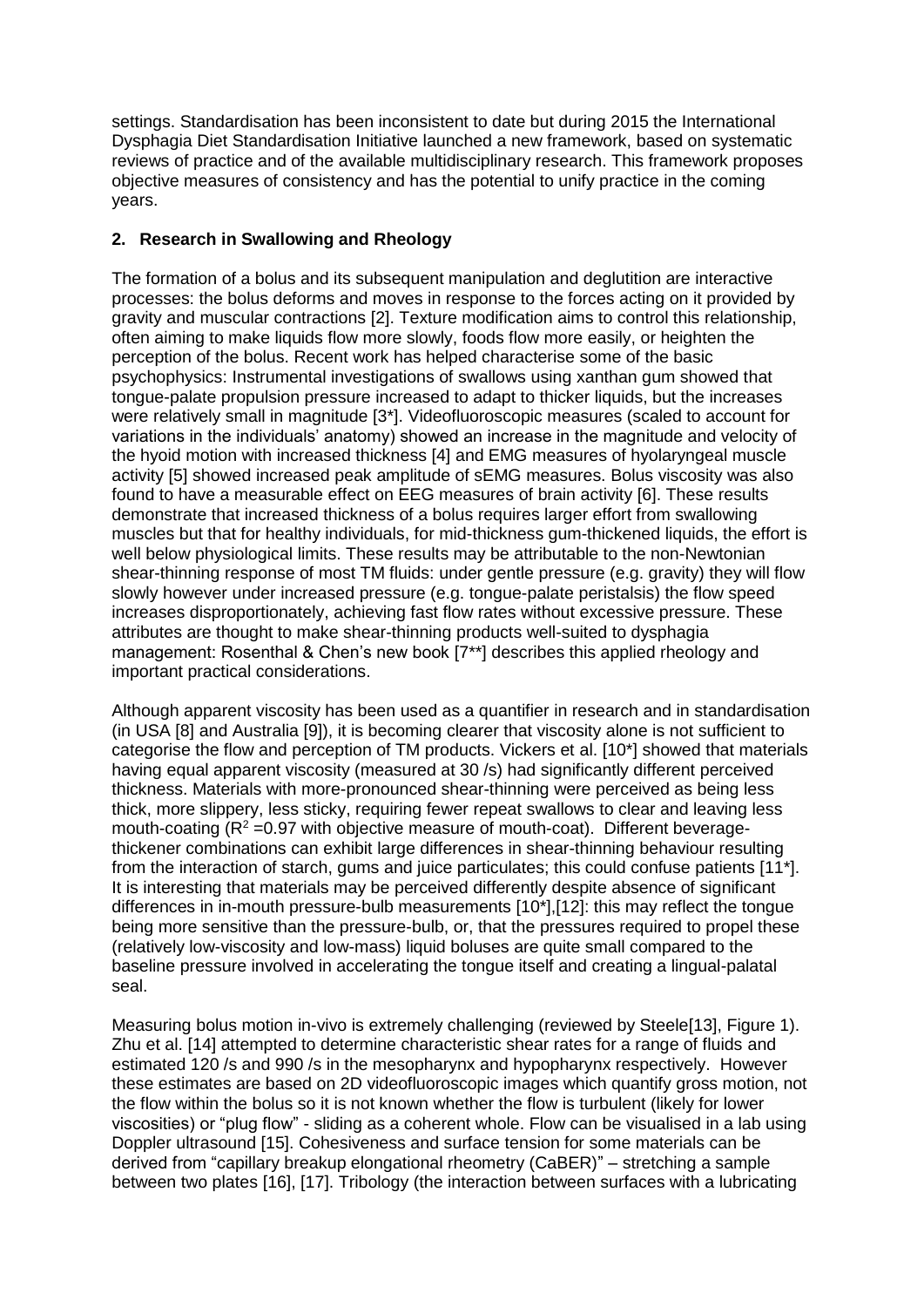layer) is very important to oral processing and swallowing [18\*] and is particularly linked to perception of slipperiness or creaminess [18\*]. However even detailed rheology and tribology measures were found insufficient to describe mouth-feel [19] (of liquid medicines) highlighting the complexity of perception.

Saliva can be a very significant variable in the practical effectiveness of a texture modification strategy [18]. Increased salivary flow rate, correlated to masseter muscle activity (sEMG measured) during bolus formation, helps break down the bolus's structure [20]. After 10 seconds' oral processing, viscosity of expectorated boluses of gum- or starchthickened water decreased by 70% and 35% respectively [21]. This was attributed to the effect of alpha-amylase, but a general dilution effect may also have contributed [18]. Saliva varies widely in quality and quantity: one "dry-mouth" group - Sjögren's syndrome (SS) – also showed dramatically reduced mucin content and stringiness ("spinnbarkeit") of saliva [22].

Where foods require chewing, Iguchi et al. [20] found that EMG measures of masseter and suprahyoid muscle groups related to the food hardness, adhesiveness and cohesiveness, changing as food was broken down. Upper limits of tongue capability were investigated by Alsanei et al [23]: maximum isometric tongue pressure (MITP) was well-correlated to the maximum hardness of mashed potato or vege-gel which could be crushed by the tongue alone. Decreased MITP resulting from sarcopenia was identified as an independent risk factor for dysphagia [24], [25\*] so there is a potential risk of inadequate nutritional intake worsening swallowing function, but the vicious cycle could be halted by nutritional supplements and effective dysphagia management.

### **3. Clinical evidence relating to texture modification and swallowing**

Through 2014-15 IDDSI conducted a systematic review of the influence of food texture and liquid consistency modification on swallowing physiology and function [26\*\*]. Evidence was graded [27] and assessed for risk of bias [28]; unfortunately the small quantity and low quality was disappointing and surprising. From 10147 search results, 488 articles described a measurement of swallowing using more than one consistency of food or liquid but only 36 met quality criteria and relevance. Thicker liquids were reported to increase the duration of swallowing events in accelerometry [29], electromagnetic articulography [30], ultrasound [31] and surface electromyography signals [32], [33], [34], and also on videofluoroscopy for pharyngeal transit time measures [35], [36], although more recently a study found no effect of thickening on bolus velocity [37]. Regarding dysphagia, several videofluoroscopic studies provided evidence of texture modification having a measurable effect on swallowing efficacy [38], [39], [40], [41], e.g. reduced penetration–aspiration with increasing viscosity [36]. A further systematic review of aspiration measures in the head & neck cancer population [42\*] identified only 4 papers published 1996 to 2011 reporting a general trend towards less aspiration on pureed consistencies vs thin [43-46]. However "thin" radiopaque liquids sometimes had a viscosity comparable to a thickened liquid [47]. Historically, this lack of standardisation in materials and methods has been a critical factor in the lack of an evidence base for thickening liquids.

Recently, evidence regarding aspiration has been supplemented by quantitative studies of dysphagic patients: in videofluoroscopic assessments of 120 patients the incidence of safe swallows was only 24% with thin liquids but increased to 55% with nectar consistency, and 85% at spoon-thick [48\*]. Vilardell et al. [37\*] further investigated starch- and gum-based thickener types in a post-stroke population of 122; penetration and aspiration were convincingly reduced with increasing thickness for both types (Fig. 2). However elsewhere, in 100 patients assessed by videofluoroscopy [49\*], xanthan gum had a more-pronounced reduction in aspiration compared to starch-thickened fluid, which did not produce a statistically significant decrease despite starch having approximately double the viscosity at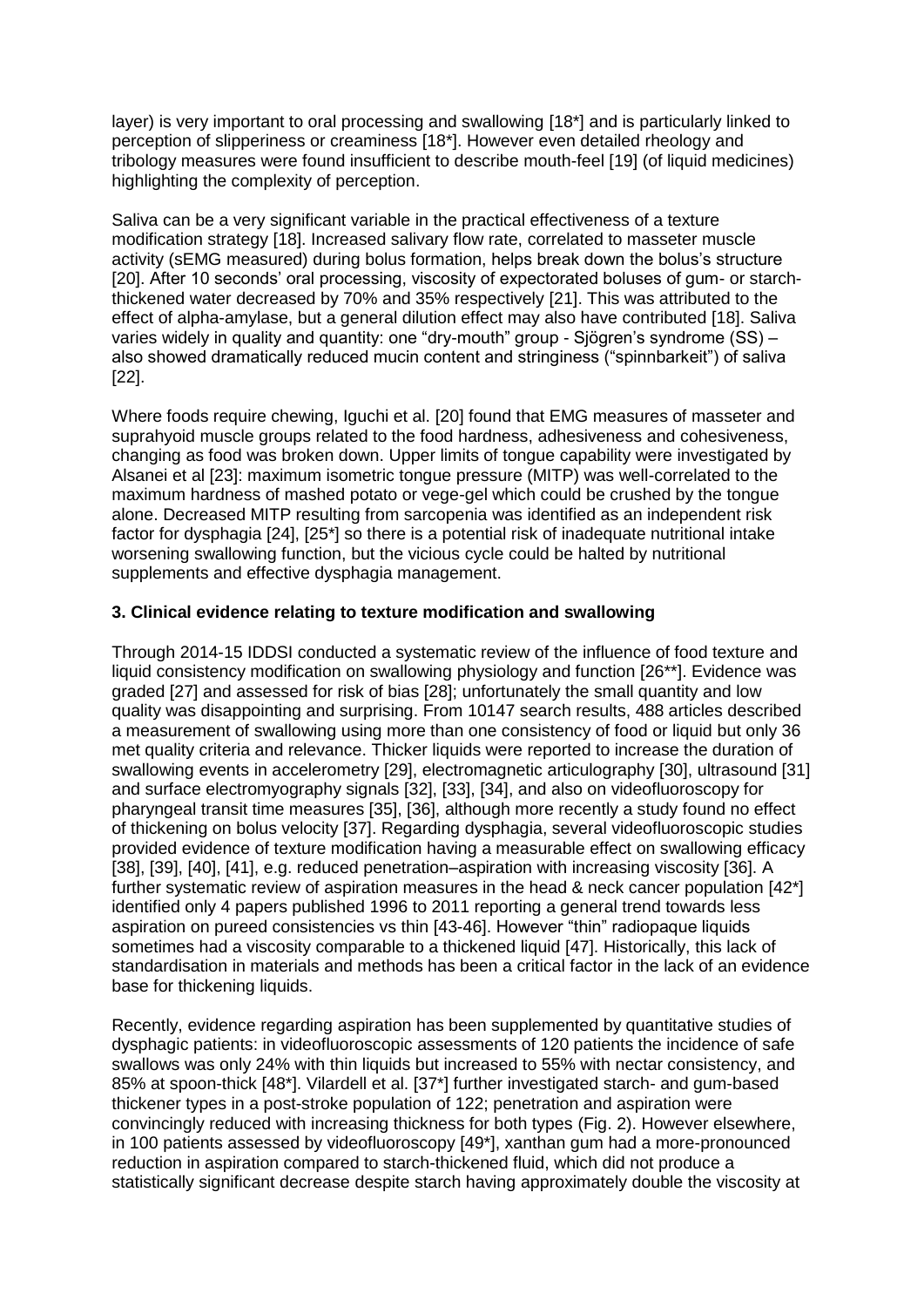50 /s. Similarly, the penetration-aspiration scores were significantly lowered by gumthickened liquids vs thin, but not starch-thickened [49\*].

There is also evidence of negative outcomes associated with increased thickness: the IDDSI review [26\*\*] identified greater vallecular residue for thicker consistencies [39, 41, 50, 51] and Troche et al [40] observed a greater number of tongue pumps required to swallow a pudding-thick consistency than a thin liquid. This trend was also recently observed for starch- but not gum-based thickeners [37\*] (with equal apparent viscosity) with significantly more oral and pharyngeal residue was apparent for starch vs gum at thicker consistencies. Texture modification is sometimes associated with decreased hydration. McGrail & Kelchner [52\*] studied a post-stroke population: patients on thin liquids consumed 55% more liquid than those on nectar or honey consistencies (who averaged only 907 ml/day). Notably, thin liquids were offered in greater quantity (mean 2575 ml; 62% more) than thickened liquids; reasons were not recorded but may be due to the inconvenience of preparing thickened liquid or a negative spiral whereby the patient consumes less, so is offered less. Thick drinks are often considered less-preferable but this may apply more to spoon-thick products, since Zargaraan et al. [53] found dysphagic individuals preferred increased thickness of a cocoa drink.

# **4. Current practice and standardisation approaches internationally**

One of the fundamental challenges in using thickeners is that even when carefully controlling quantities of thickener, the final viscosity depends on the type of drink being thickened [11]. For example infant formula needs significantly longer to thicken and results in a higher final viscosity [54\*]; concern was a reported of the lack of guidance [55]. Thickening occurs more slowly at refrigerated temperature (5°C) and even more slowly for refrigerated milk, which may require 45-60 minutes [56] and reaches a higher final viscosity, increasing with fat content [57\*] and protein content [58]. Serving temperature is important: viscosity of thickened water at 40<sup>º</sup>C was approximately half that at 8<sup>º</sup>C [57] which is understandable given the viscosity of pure water would also approximately halve from  $8\degree$ C to 40 $\degree$ C [59]. Different thickeners introduce further variation: Vilardell et al [37\*] found starch and gum to have equal apparent viscosity at 50/s, however Leonard et al. [49\*] found starch-thickened water twice as thick at 50/s (290-330 vs 150-170 cP). This may reflect differences in manufacturer's instructions internationally (Spain vs USA) however the lack of international consistency has been a critical factor in the lack of a coherent evidence base: the IDDSI systematic review of food modification found there were "effectively no stimuli that were the same in any two or more studies"[26].

Currently, texture modification recommendations vary across the world (Table 1 [60]). Australia, Ireland, Japan, New Zealand, Sweden, the UK, USA and Denmark have published national descriptors/guidance [8, 9, 61, 62-64] however all these acknowledge the lack of clinical evidence; IDDSI [60] concurred with the needed for a systematic review of evidence and for consistent international guidelines; these points were further echoed by the European Society for Swallowing Disorders (ESSD) in a white paper at their 2015 meeting. In 2015 IDDSI created a framework of global standardised terminology and definitions based on current clinical and research evidence for texture modified foods and thickened drinks, Figure 3 [65\*\*]. One prominent feature is an overlap between thick drinks and pureed foods which could have identical textural / flow properties [7], thus removing the subjective categorisation of "food" or "drink".

Objective measurement is desirable, however categorisation of fluids lacks an agreed convention on viscosity measurement [26] with thresholds representing clinical consensus or an educated guess [60]. Viscosity at 50 /s is impractical in-situ and, more importantly, may not represent the appearance or perception of fluids.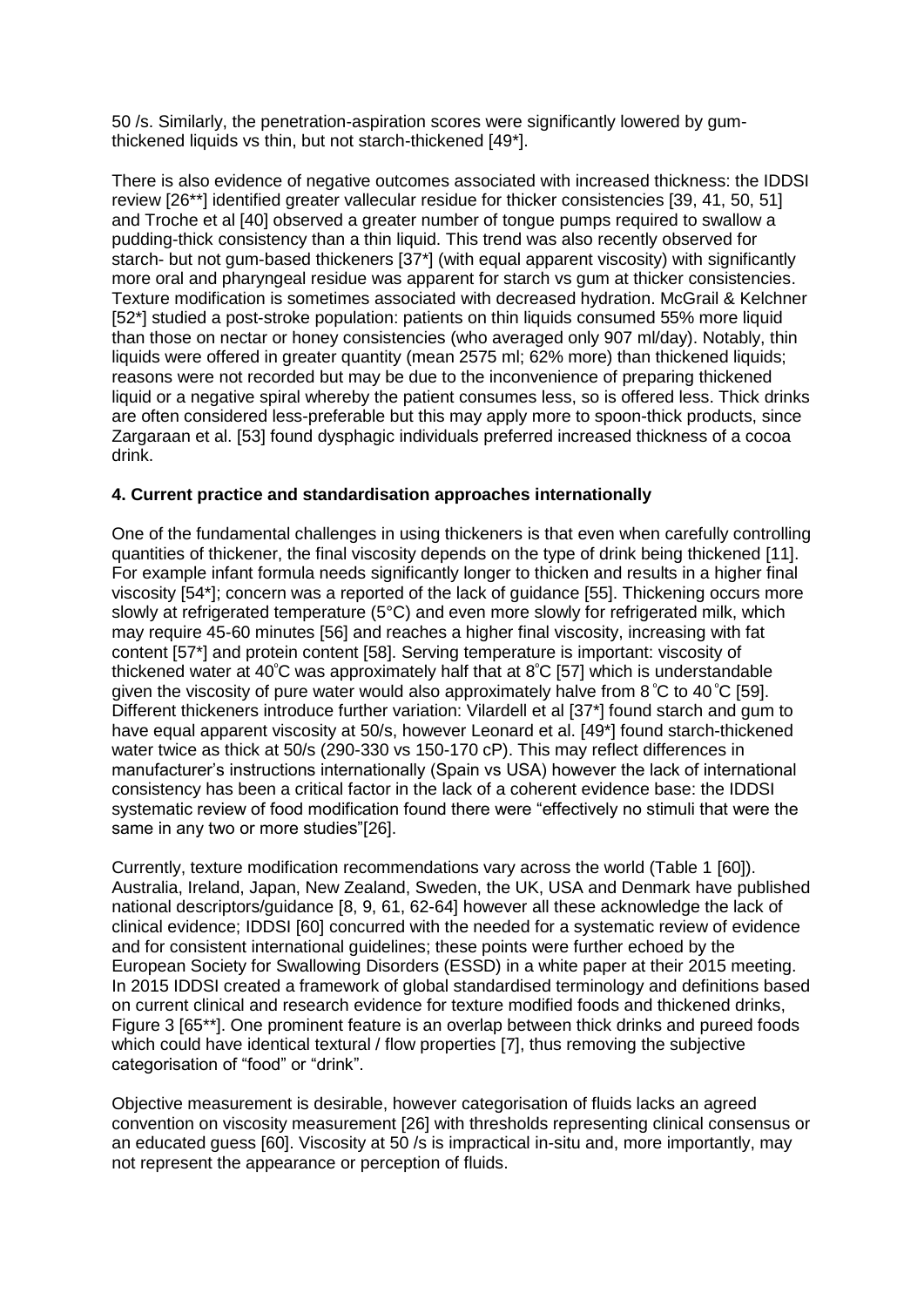Some practical measurement tools have recently been investigated; observation of flow through a fork is currently recommended in Australia [9] and was recently evaluated [66]: although lay-persons and clinicians were able to differentiate thinnest and thickest categories, there was very large variability in "middle-consistency" fluids. A line-spread test gives a measure of fluid spread on a plate and can indicate whether a material is likely to be in a nectar-thick or honey-thick category [67\*]. The measure can be related to viscosity if restricted to one type of thickener [68], but line-spread measurements of different types of thickeners cannot be compared with their viscosity measurements [69\*] and may not match the perception during swallowing which "calls into question the use of line-spread or consistometer measurements" [11]. Semi-fluid products often exhibit a yield stress – a material will not flow until the yield stress has been exceeded – explaining how the material is able to retain its shape on a fork [66] or inclined plane [70]. Yield stress is likely the key property assessed by line-spread or fork test observations, and may be relevant for "controllability" of a bolus on a spoon or on the tongue. However, it generally has a very low magnitude of the order of 1/1000 of tongue pressures recorded during swallowing [3\*], such that it's often difficult or unreliable to measure [10], therefore during a swallow it may be negligible compared to viscous stresses. IDDSI [65\*\*] have recommended classifying liquids using a measurement of fluid while it is flowing, using a syringe as a practical measure of extensional viscosity. Extensional viscosity is well-related to the types of deformations involved in swallowing [7] and the rheological theory involved is summarised by Moberg et al. [71]. Since food categorisation involves measures of particle size and consistency/ hardness, a similar practical tool for foods has not been feasible. Instead, IDDSI recommended applying a crushing pressure with thumbnail blanching used as a noninstrumental pressure indicator of approximately 16 kPa (representing a weakened tongue pressure).

# **5. Future directions**

Conventional lab equipment (e.g. rheometers) may over-simplify the in-vivo environment, so research groups are aiming to create more-physiological mechanical simulators. For example Hayoun et al. [72] simulate oropharyngeal propulsion using a roller driven by a falling weight and have revealed potential mechanisms by which increased viscosity could lead to increased residue through reducing the completeness of tongue-palate closure. Dirven et al 2015 [73] aim to study oesophageal swallowing using peristalsis applied through a series of pneumatic actuators. Computer simulation of swallowing has had relatively minimal progress due to the complex psychophysics. The geometry of the pharynx can be visualised in 3D [74], but only as a solid, stationary model; a deformable tongue model has been created [75], but approximating it as a passive viscoelastic material is extremely simplified. A simulation of the motion of different fluid consistencies has been included in an app available in the UK [76]; although very simple, this provides a visual indication of consistency.

Many thickeners and stabilisers are used in conventional foods; increasingly these are now being investigated specifically for dysphagia management, e.g. mamaku gum (used by Maori people of New Zealand) [17], or gelatinous fat which thickens while increasing calorific content [77]. New techniques employ enzymes to soften root vegetables while retaining nutritional content [78\*] or a beef steak, enabling it to be easily crushed with a teaspoon (less than 1/15 the firmness of normally-cooked steak) [79\*]. These techniques are currently labour-intensive but are an inspiring approach to improve the quality of texture modified diets.

### **6. Conclusions**

Investigations of oral processing and perception are improving our understanding of the interactions involved in swallowing a bolus. The mechanical properties of texture modified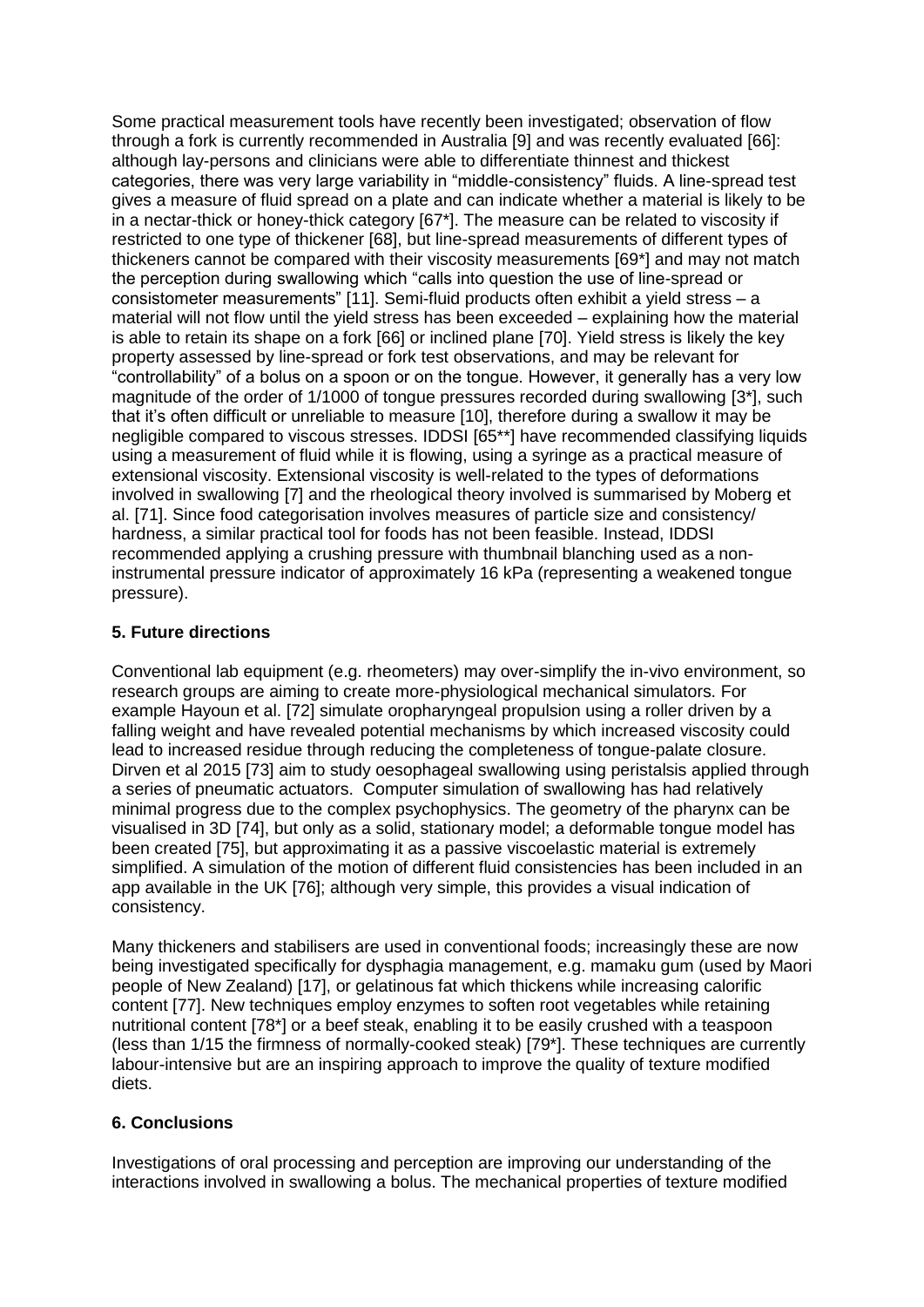products can be characterised, however their perception and behaviour during swallowing depend on more than the apparent viscosity of the bolus. A clinical evidence base is starting to emerge, however texture modification needs to be standardised in order that research studies can be compared, collated and reproduced. An international dysphagia diet standardisation initiative (IDDSI) launched a framework with that aim. Standardisation will likely be an iterative process as more-precise definition of texture modification allows higherquality, more-reliable clinical evidence to be produced, which in turn will more clearly identify important features of texture modification for clinical safety, efficiency and palatability.

### **Acknowledgements**

None.

# **Financial support and sponsorship:**

None.

#### **Conflicts of interest:**

Dr Ben Hanson has received financial support for research at UCL from Fresenius-Kabi Ltd and support-in-kind and product samples from Nestle Nutrition Institute. He has received honoraria for participation in conferences from Fresenius-Kabi Ltd and Nestle. He sits on the board of IDDSI but receives no payment.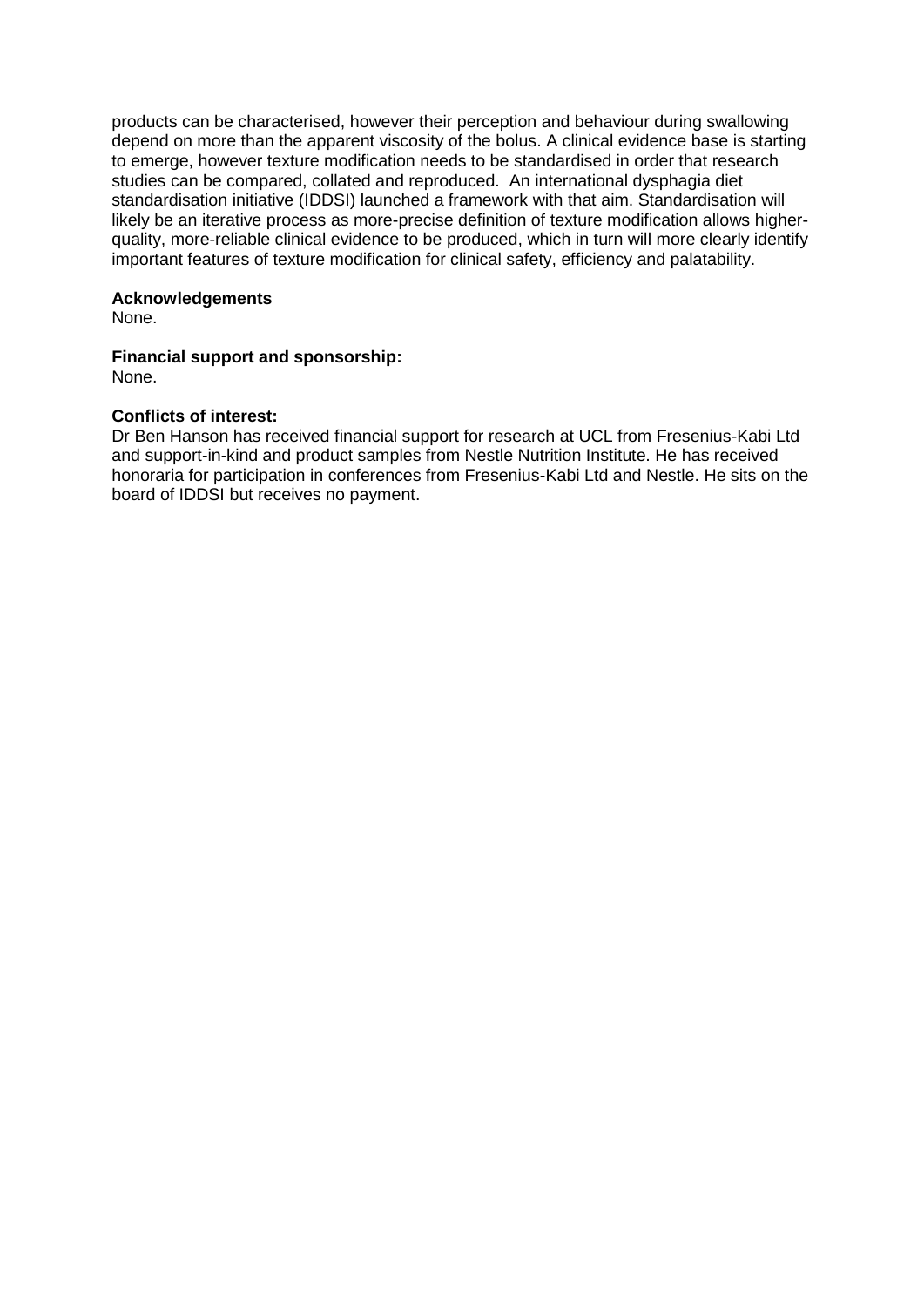# **References**

- 1. Miles, A. and J.E. Allen, Management of oropharyngeal neurogenic dysphagia in adults. Curr Opin Otolaryngol Head Neck Surg, 2015. **23**(6): p. 433-9.
- 2. Logemann, J.A., Critical Factors in the Oral Control Needed for Chewing and Swallowing. J Texture Stud, 2014. **45**(3): p. 173-179.
- \* 3. Steele, C.M., et al., Variations in tongue-palate swallowing pressures when swallowing xanthan gumthickened liquids. Dysphagia, 2014. **29**(6): p. 678-84. Using instrumental assessment - oral pressure sensing – to study xanthan-gum-thickened products finding large changes in apparent viscosity corresponding to smaller changes in oral pressure required to swallow.
- 4. Nagy, A., et al., The Effect of Bolus Consistency on Hyoid Velocity in Healthy Swallowing. Dysphagia, 2015. **30**(4): p. 445-51.
- 5. Watts, C.R. and B. Kelly, The Effect of Bolus Consistency and Sex on Electrophysiological Measures of Hyolaryngeal Muscle Activity During Swallowing. Dysphagia, 2015. **30**(5): p. 551-7.
- 6. Jestrovic, I., J.L. Coyle, and E. Sejdic, The effects of increased fluid viscosity on stationary characteristics of EEG signal in healthy adults. Brain Res, 2014. **1589**: p. 45-53.
- \*\* 7. Rosenthal, A. and J. Chen, Modifying Food Texture. 2015: Woodhead Publishing. A recent review book very thoroughly covering aspects of oral processing and swallowing, including specific reference to dysphagia. Very relevant for texture modification, explaining some of the reasons for success & failure of this strategy.
- 8. National Dysphagia Diet Task Force, National Dysphagia Diet: Standardization for Optimal Care. 2002: Chicago, IL.
- 9. Cichero, J. and Dietitians Association of Australia and The Speech Pathology Association of Australia Limited, Texture-modified foods and thickened fluids as used for individuals with dysphagia: Australian standardised labels and definitions. Nutrition & Dietetics, 2007. **64**(Supplement 2): p. 24.
- \* 10. Vickers, Z., et al., Relationships Among Rheological, Sensory Texture, and Swallowing Pressure Measurements of Hydrocolloid-Thickened Fluids. Dysphagia, 2015. **30**(6): p. 702-13. Very comprehensive study of perceptions of healthy volunteers (no dysphagia) perceptions of a wide range of texture-modified products.
- \* 11. Moret-Tatay, A., et al., Commercial thickeners used by patients with dysphagia: Rheological and structural behaviour in different food matrices. Food Hydrocolloids, 2015. **51**: p. 318-326. Notable investigation of microstructure in efforts to explain thickening achieved by gum and starch.
- 12. Steele, C.M., et al., Oral perceptual discrimination of viscosity differences for non-newtonian liquids in the nectar- and honey-thick ranges. Dysphagia, 2014. **29**(3): p. 355-64.
- 13. Steele, C.M., The Blind Scientists and the Elephant of Swallowing: A Review of Instrumental Perspectives on Swallowing Physiology. Journal of Texture Studies, 2015: p. n/a-n/a.
- 14. Zhu, J.F., H. Mizunuma, and Y. Michiwaki, Determination of Characteristic Shear Rate of a Liquid Bolus through the Pharynx during Swallowing. Journal of Texture Studies, 2014. **45**(6): p. 430-439.
- 15. Berta, M., et al., Correlation between in-line measurements of tomato ketchup shear viscosity and extensional viscosity. Journal of Food Engineering, 2016. **173**: p. 8-14.
- 16. Szopinski, D., et al., Extensional flow behavior of aqueous guar gum derivative solutions by capillary breakup elongational rheometry (CaBER). Carbohydr Polym, 2016. **136**: p. 834-40.
- 17. Jaishankar, A., et al., Probing hydrogen bond interactions in a shear thickening polysaccharide using nonlinear shear and extensional rheology. Carbohydr Polym, 2015. **123**: p. 136-45.
- \* 18. Chen, J., Food oral processing: Some important underpinning principles of eating and sensory perception. Food Structure, 2014. **1**(2): p. 91-105. Related to [Rosenthal & Chen, 2015], this provides a broad review of the important mechanical
- considerations for swallowing demonstrating that there is far more involved than simply viscosity. 19. Batchelor, H., et al., The application of tribology in assessing texture perception of oral liquid medicines. 2015. **479**(2): p. 277–281.
- 20. Iguchi, H., et al., Changes in jaw muscle activity and the physical properties of foods with different textures during chewing behaviors. Physiol Behav, 2015. **152**(Pt A): p. 217-24.
- 21. Vallons, K.J., et al., The Effect of Oral Processing on the Viscosity of Thickened Drinks for Patients With Dysphagia. Ann Rehabil Med, 2015. **39**(5): p. 772-7.
- 22. Chaudhury, N.M., et al., Changes in Saliva Rheological Properties and Mucin Glycosylation in Dry Mouth. J Dent Res, 2015. **94**(12): p. 1660-7.
- 23. Alsanei, W.A., J. Chen, and R. Ding, Food oral breaking and the determining role of tongue muscle strength. Food Research International, 2015. **67**: p. 331-337.
- 24. Maeda, K. and J. Akagi, Sarcopenia is an independent risk factor of dysphagia in hospitalized older people. Geriatr Gerontol Int, 2015.
- \* 25. Maeda, K. and J. Akagi, Decreased tongue pressure is associated with sarcopenia and sarcopenic dysphagia in the elderly. Dysphagia, 2015. **30**(1): p. 80-7. Highlighting an important clinical relationship –dysphagia is rarely seen in isolation- and also relating nutrition to the biomechanics and texture modification.
- \*\* 26. Steele, C.M., et al., The influence of food texture and liquid consistency modification on swallowing physiology and function: a systematic review. Dysphagia, 2015. **30**(1): p. 2-26.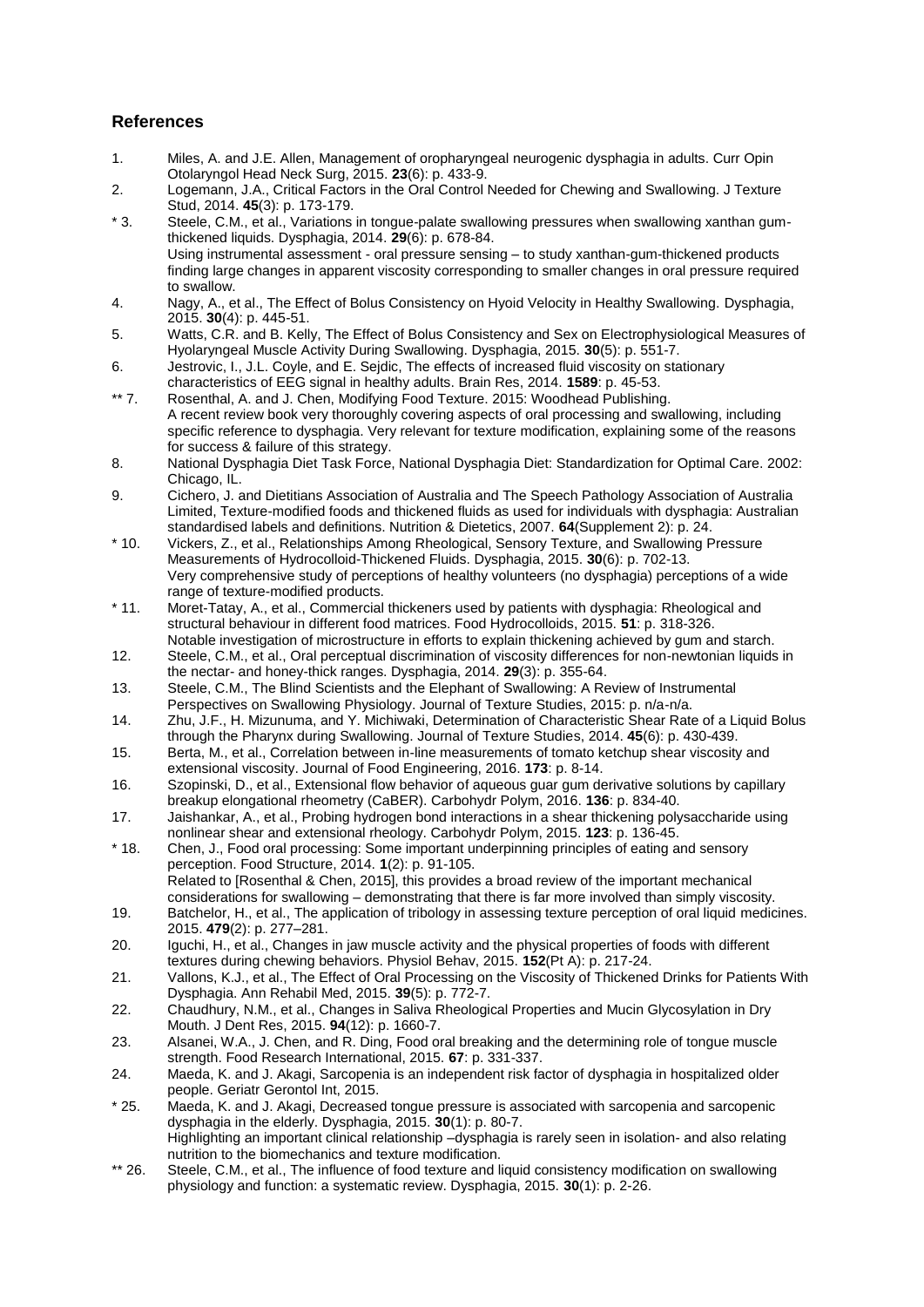The systematic review of evidence. Inclusion criteria were strict, but necessarily so for clinical evidence. The previous body of work was surprisingly lacking in quality and quantity.

- 27. Council, N.H.a.M.R., How to use the evidence: assessment and application of scientific evidence. 2000.
- 28. Lundh, A. and P.C. Gotzsche, Recommendations by Cochrane Review Groups for assessment of the risk of bias in studies. BMC Med Res Methodol, 2008. **8**: p. 22.
- 29. Lee, J., et al., Effects of liquid stimuli on dual-axis swallowing accelerometry signals in a healthy population. BioMedical Engineering OnLine, 2010. **9**(1): p. 7.
- 30. Lieshout, C.M.S. and H.H.M.v. Pascal, Does Barium Influence Tongue Behaviors During Swallowing? American Journal of Speech-Language Pathology, 2016. **14**(1): p. 27-39.
- 31. Chi-Fishman, G. and B.C. Sonies, Effects of systematic bolus viscosity and volume changes on hyoid movement kinematics. Dysphagia, 2002. **17**(4): p. 278-87.
- 32. Ruark, J.L., et al., Bolus consistency and swallowing in children and adults. Dysphagia, 2002. **17**(1): p. 24-33.
- 33. Reimers-Neils, L., J. Logemann, and C. Larson, Viscosity effects on EMG activity in normal swallow. Dysphagia, 1994. **9**(2): p. 101-6.
- 34. Igarashi, A., et al., Sensory and motor responses of normal young adults during swallowing of foods with different properties and volumes. Dysphagia, 2010. **25**(3): p. 198-206.
- 35. Goldfield, E.C., et al., Preterm infant swallowing of thin and nectar-thick liquids: changes in lingualpalatal coordination and relation to bolus transit. Dysphagia, 2013. **28**(2): p. 234-44.
- 36. Bingjie, L., et al., Quantitative videofluoroscopic analysis of penetration-aspiration in post-stroke patients. Neurol India, 2010. **58**(1): p. 42-7.
- \* 37. Vilardell, N., et al., A Comparative Study Between Modified Starch and Xanthan Gum Thickeners in Post-Stroke Oropharyngeal Dysphagia. Dysphagia, 2015. Recent evidence of clinical efficacy of texture modificaiton, identifying differences in residue between different thickener types.
- 38. Chen, M.Y., et al., Clinical and videofluoroscopic evaluation of swallowing in 41 patients with neurologic disease. Gastrointest Radiol, 1992. **17**(2): p. 95-8.
- 39. Barata, L.F., et al., Swallowing, speech and quality of life in patients undergoing resection of soft palate. Eur Arch Otorhinolaryngol, 2013. **270**(1): p. 305-12.
- 40. Troche, M.S., C.M. Sapienza, and J.C. Rosenbek, Effects of bolus consistency on timing and safety of swallow in patients with Parkinson's disease. Dysphagia, 2008. **23**(1): p. 26-32.
- 41. Lee, K.L., et al., Is swallowing of all mixed consistencies dangerous for penetration-aspiration? Am J Phys Med Rehabil, 2012. **91**(3): p. 187-92.
- \* 42. Barbon, C.E. and C.M. Steele, Efficacy of Thickened Liquids for Eliminating Aspiration in Head and Neck Cancer: A Systematic Review. Otolaryngol Head Neck Surg, 2015. **152**(2): p. 211-218. Notable but very little relevant research was available for review.
- 43. Graner, D.E., et al., Swallow function in patients before and after intra-arterial chemoradiation. Laryngoscope, 2003. **113**(3): p. 573-9.
- 44. Newman, L.A., et al., Swallowing and speech ability after treatment for head and neck cancer with targeted intraarterial versus intravenous chemoradiation. Head Neck, 2002. **24**(1): p. 68-77.
- 45. Lazarus, C.L., et al., Swallowing disorders in head and neck cancer patients treated with radiotherapy and adjuvant chemotherapy. Laryngoscope, 1996. **106**(9 Pt 1): p. 1157-66.
- 46. Pauloski, B.R., et al., Swallow function and perception of dysphagia in patients with head and neck cancer. Head Neck, 2002. **24**(6): p. 555-65.
- 47. Logemann, J.A., et al., Effects of xerostomia on perception and performance of swallow function. Head Neck, 2001. **23**(4): p. 317-21.
- \* 48. Rofes, L., et al., The effects of a xanthan gum-based thickener on the swallowing function of patients with dysphagia. Aliment Pharmacol Ther, 2014. **39**(10): p. 1169-79. Recent evidence of clinical efficacy of texture modification.
- \* 49. Leonard, R.J., et al., Effects of bolus rheology on aspiration in patients with Dysphagia. J Acad Nutr Diet, 2014. **114**(4): p. 590-4.
	- Recent evidence of clinical efficacy of texture modification.
- 50. Lin, P.H., et al., Effects of functional electrical stimulation on dysphagia caused by radiation therapy in patients with nasopharyngeal carcinoma. Support Care Cancer, 2011. **19**(1): p. 91-9.
- 51. Hind, J., et al., Comparison of standardized bariums with varying rheological parameters on swallowing kinematics in males. The Journal of Rehabilitation Research and Development, 2012. **49**(9): p. 1399.
- \* 52. McGrail, A. and L. Kelchner, Barriers to Oral Fluid Intake: Beyond Thickened Liquids. Journal of Neuroscience Nursing, 2015. **47**(1): p. 58-63.
- Important wider implications of texture modification, regarding hydration. 53. Zargaraan, A., et al., Effect of Rheological Properties on Sensory Acceptance of Two-Model Dysphagia-Oriented Food Products. Journal of Texture Studies, 2015. **46**(3): p. 219-226.
- \* 54. September, C., T.M. Nicholson, and J.A. Cichero, Implications of changing the amount of thickener in thickened infant formula for infants with dysphagia. Dysphagia, 2014. **29**(4): p. 432-7. Important evidence of interactions with infant formula highliting the extreme care that must be taken if attempting to thicken infant formula.
- 55. Dion, S., et al., Use of Thickened Liquids to Manage Feeding Difficulties in Infants: A Pilot Survey of Practice Patterns in Canadian Pediatric Centers. Dysphagia, 2015. **30**(4): p. 457-72.